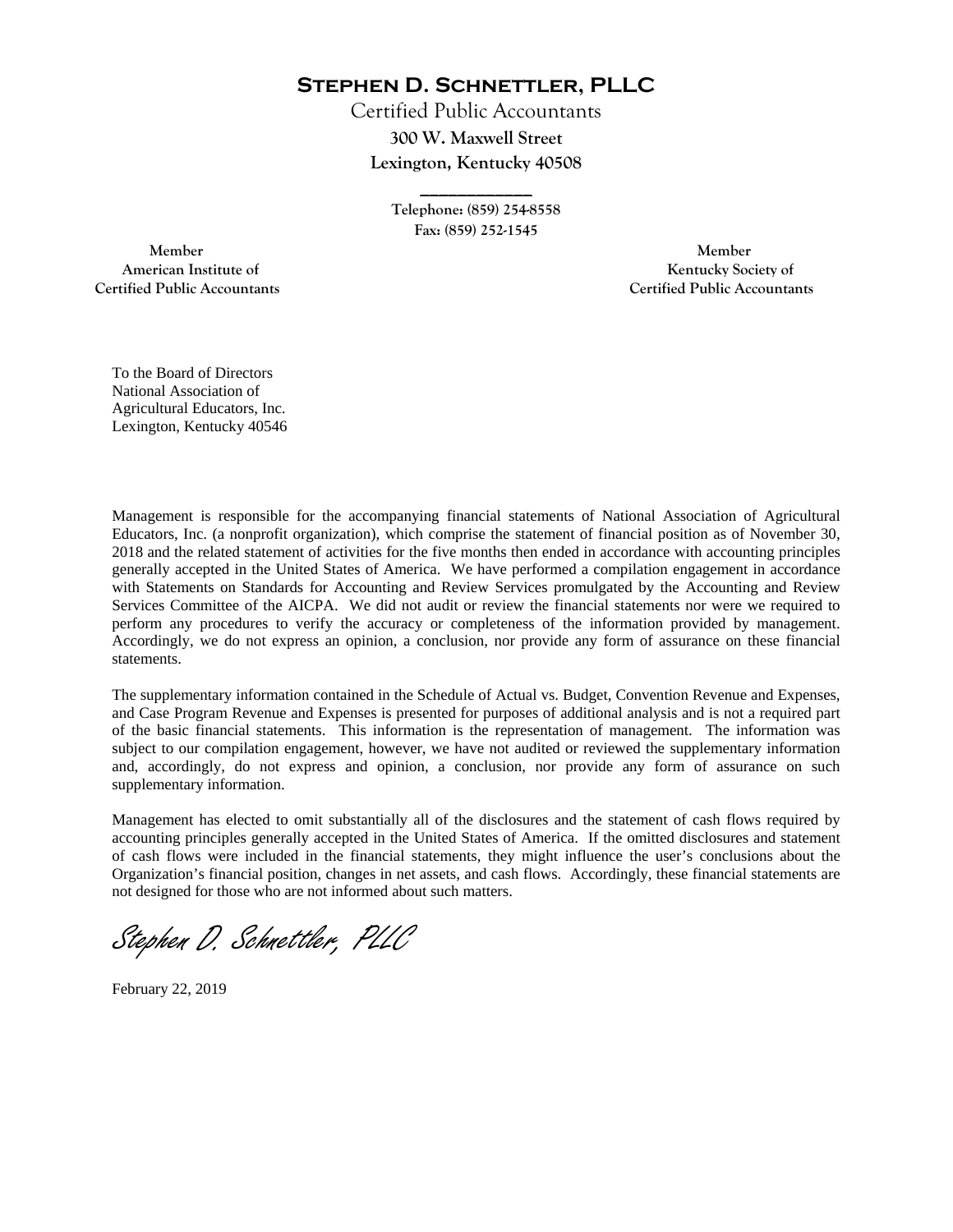# NATIONAL ASSOCIATION OF AGRICULTURAL EDUCATORS, INC. **Statement of Financial Position** November 30, 2018

| <b>ASSETS</b>                         |                 |
|---------------------------------------|-----------------|
| Cash on deposit                       | \$<br>1,248,729 |
| Investments - operating fund          | 738,238         |
| Investments - life membership fund    | 257,408         |
| Accounts receivable                   | 360,481         |
| Inventory                             | 5,000           |
| Prepaid expenses                      | 162             |
| Property and equipment - CASE         | 275             |
| Property and equipment                | 10,255          |
| <b>TOTAL ASSETS</b>                   | \$<br>2,620,548 |
| <b>LIABILITIES AND NET ASSETS</b>     |                 |
| <b>LIABILITIES</b>                    |                 |
| Accounts payable                      | \$<br>145,394   |
| Accrued leave payable                 | 39,221          |
| Other current liabilities             | 8,407           |
| <b>TOTAL LIABILITIES</b>              | 193,022         |
| <b>NET ASSETS</b>                     |                 |
| Unrestricted net assets:              |                 |
| Current operation                     | 1,236,238       |
| Board designated for special purposes | 216,935         |
| Temporarily restricted net assets     | 1,550           |
| <b>CASE</b> Initiative                | 972,803         |
| <b>TOTAL NET ASSETS</b>               | 2,427,526       |
| TOTAL LIABILITIES AND NET ASSETS      | \$<br>2,620,548 |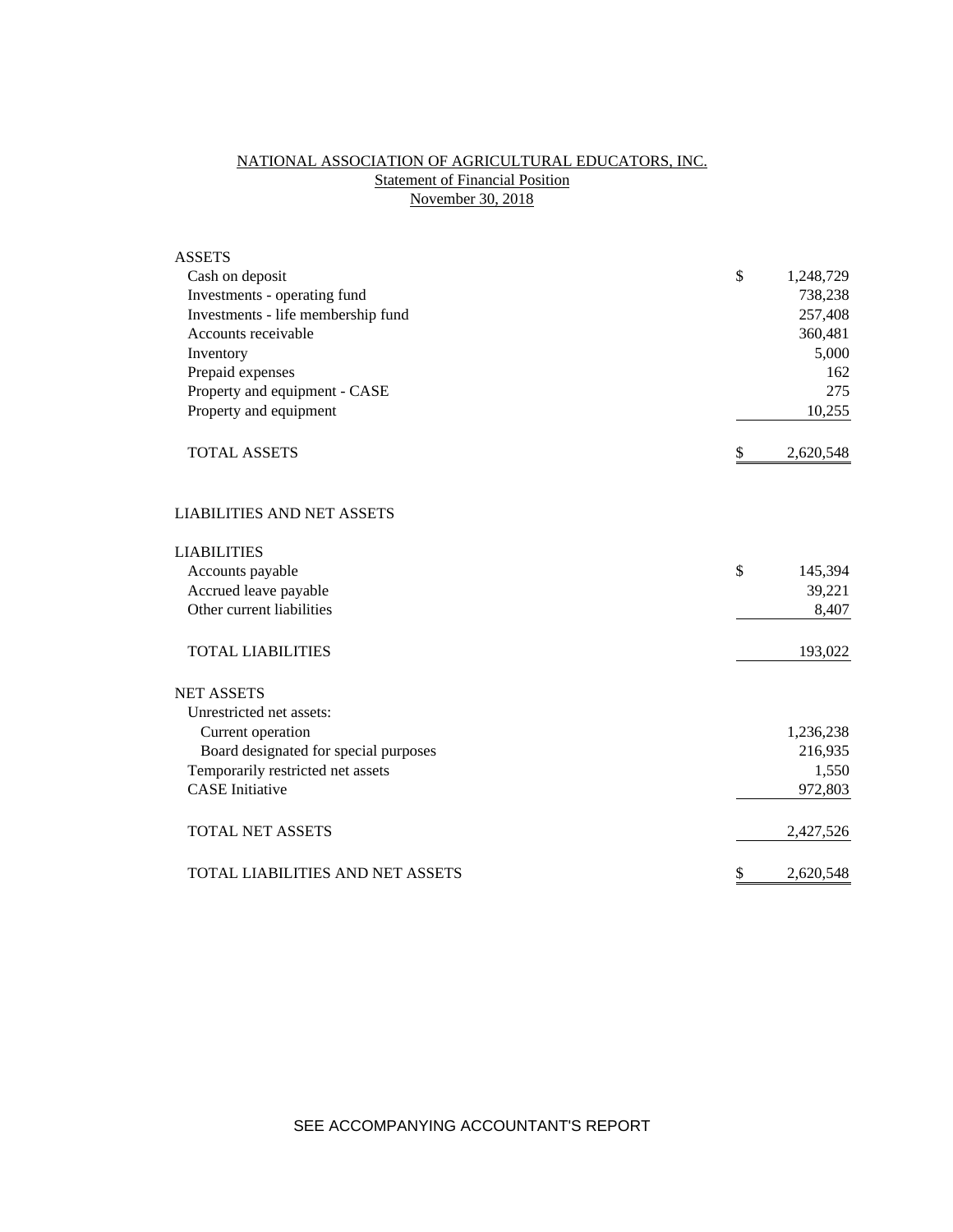### NATIONAL ASSOCIATION OF AGRICULTURAL EDUCATORS, INC. Statement of Activities For the Five Months Ended November 30, 2018

|                                       | Unrestricted    |    |            |             |            |               |                 |
|---------------------------------------|-----------------|----|------------|-------------|------------|---------------|-----------------|
|                                       | Current         |    | Board      | Temporarily |            | CASE          |                 |
|                                       | Operations      |    | Designated |             | Restricted | Project       | Total           |
| Revenue, Gains and Losses             |                 |    |            |             |            |               |                 |
| Membership dues                       | \$<br>380,600   | \$ | 2,160      | \$          |            | \$            | \$<br>382,760   |
| Convention registration               | 150,055         |    |            |             |            |               | 150,055         |
| Sponsorship and awards                | 15,750          |    |            |             |            |               | 15,750          |
| Merchandise sales                     | 4,748           |    |            |             |            |               | 4,748           |
| Contributions                         |                 |    |            |             |            |               |                 |
| Net realized and unrealized           |                 |    |            |             |            |               |                 |
| gains (losses) on securities          | (25, 435)       |    |            |             |            |               | (25, 435)       |
| Interest and dividends                | 4,946           |    |            |             |            |               | 4,946           |
| FFA Foundation projects               | 111,520         |    |            |             |            |               | 111,520         |
| CASE Program income                   |                 |    |            |             |            | 1,467,442     | 1,467,442       |
| Other income                          | 307,430         |    |            |             |            |               | 307,430         |
| Total Revenue, Gaines and Losses      | 949,614         |    | 2,160      |             |            | 1,467,442     | 2,419,216       |
| Net Assets Released from Restrictions |                 |    |            |             |            |               |                 |
| Total Revenue, Gains and Losses       |                 |    |            |             |            |               |                 |
| and Reclassifications                 | 949,614         |    | 2,160      |             |            | 1,467,442     | 2,419,216       |
| Expenses                              |                 |    |            |             |            |               |                 |
| General expenses                      | 378,083         |    |            |             |            |               | 378,083         |
| FFA Foundation projects               | 443,475         |    |            |             |            |               | 443,475         |
| <b>CASE Program expenses</b>          |                 |    |            |             |            | 1,118,326     | 1,118,326       |
| Convention expenses                   | 54,743          |    |            |             |            |               | 54,743          |
| Total expenses                        | 876,301         |    |            |             |            | 1,118,326     | 1,994,627       |
| INCREASE (DECREASE) IN NET ASSETS     | 73,313          |    | 2,160      |             |            | 349,116       | 424,589         |
| NET ASSETS AT BEGINNING OF PERIOD     | 1,162,925       |    | 214,775    |             | 1,550      | 623,687       | 2,002,937       |
| NET ASSETS AT END OF PERIOD           | \$<br>1,236,238 | S  | 216,935    | \$          | 1,550      | \$<br>972,803 | \$<br>2,427,526 |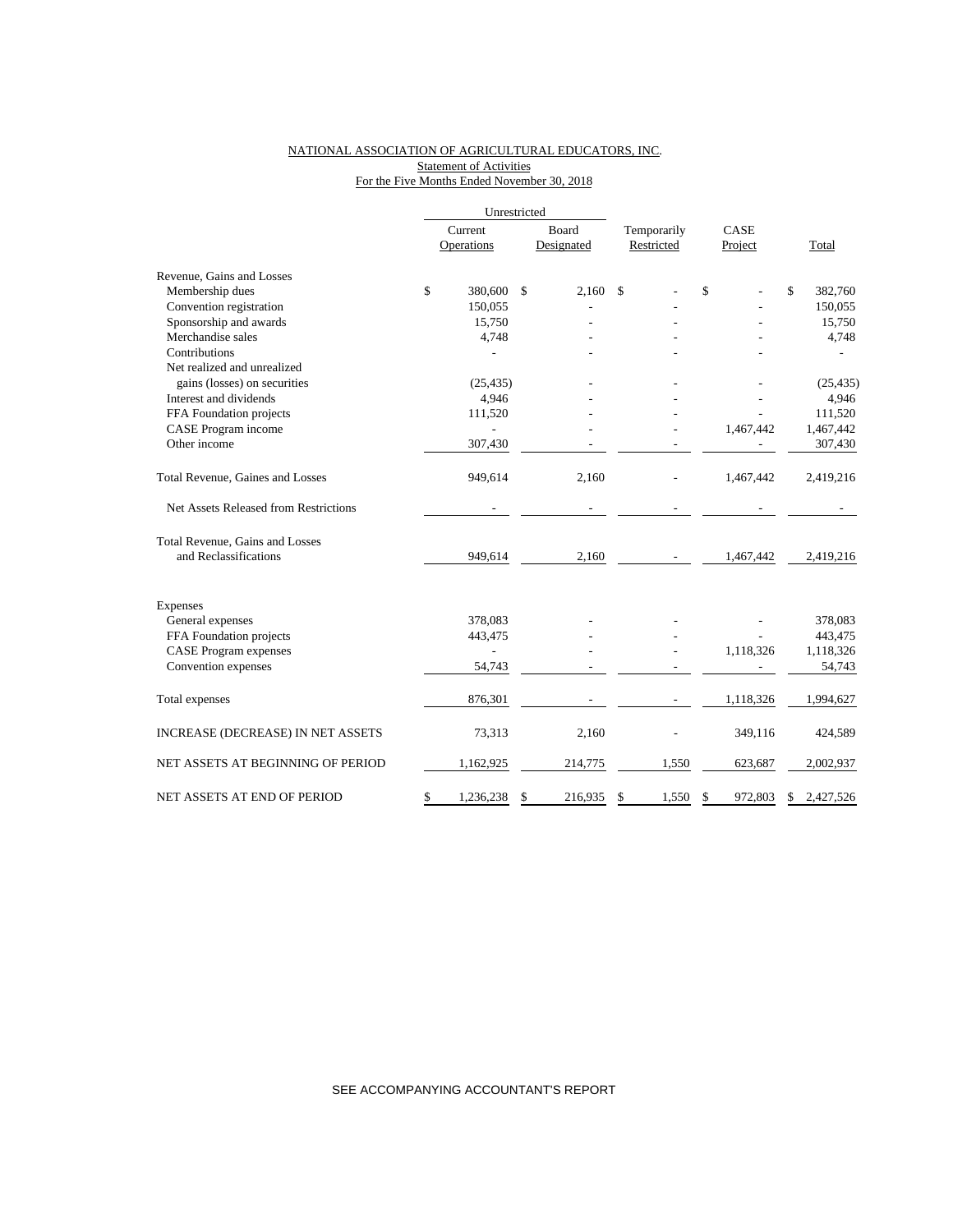## NATIONAL ASSOCIATION OF AGRICULTURAL EDUCATORS, INC. Schedule of Actual vs. Budget

For the One and Five Months Ended November 30, 2018

|                                                       |    | <b>MONTH</b><br><b>ACTUAL</b> |  | <b>MONTH</b><br><b>BUDGET</b> |     | <b>MONTH</b><br><b><i>SVARIANCE</i></b> | YEAR TO DATE<br><b>ACTUAL</b> |                |    | <b>YEAR</b><br><b>BUDGET</b> | <b>YEAR</b><br><b><i>SVARIANCE</i></b> |            |
|-------------------------------------------------------|----|-------------------------------|--|-------------------------------|-----|-----------------------------------------|-------------------------------|----------------|----|------------------------------|----------------------------------------|------------|
| <b>REVENUE</b>                                        |    |                               |  |                               |     |                                         |                               |                |    |                              |                                        |            |
| Member dues                                           | \$ | $29,215$ \$                   |  | 34,023                        | -\$ | $(4,808)$ \$                            |                               | 375,710        | \$ | 408,280                      | \$                                     | (32,570)   |
| Corporate membership dues                             |    | 750                           |  | 1,250                         |     | (500)                                   |                               | 7,050          |    | 15,000                       |                                        | (7,950)    |
| Upper division scholarships                           |    | $\sim$                        |  | 1,667                         |     | (1,667)                                 |                               | ä,             |    | 20,000                       |                                        | (20,000)   |
| Delmar scholarships                                   |    |                               |  | 625                           |     | (625)                                   |                               | ÷,             |    | 7,500                        |                                        | (7,500)    |
| Foundation management fees                            |    |                               |  |                               |     |                                         |                               |                |    |                              |                                        |            |
| Interest and dividends                                |    | 497                           |  | 2,917                         |     | (2,420)                                 |                               | 3,688          |    | 35,000                       |                                        | (31, 312)  |
| Net realized and unrealized                           |    |                               |  |                               |     |                                         |                               |                |    |                              |                                        |            |
| gains (losses) on securities                          |    | 13,041                        |  | $\blacksquare$                |     | 13,041                                  |                               | (25, 435)      |    |                              |                                        | (25, 435)  |
| Merchandise sales                                     |    | 577                           |  | 500                           |     | 77                                      |                               | 4,748          |    | 6,000                        |                                        | (1,252)    |
| Investment income, Life Fund                          |    | 162                           |  | 1,000                         |     | (838)                                   |                               | 1,258          |    | 12,000                       |                                        | (10, 742)  |
| Contributions, Legislative Fund                       |    |                               |  |                               |     |                                         |                               |                |    |                              |                                        |            |
| Miscellaneous income                                  |    | (450)                         |  | 750                           |     | (1,200)                                 |                               | 2,409          |    | 9,000                        |                                        | (6, 591)   |
| Scholarship raffle proceeds                           |    |                               |  |                               |     |                                         |                               |                |    |                              |                                        |            |
| Student teacher scholarship revenue                   |    | $\sim$                        |  | $\blacksquare$                |     |                                         |                               | $\overline{a}$ |    |                              |                                        |            |
| National Teach Ag Campaign                            |    |                               |  | 81,250                        |     | (81,250)                                |                               | 41,000         |    | 975,000                      |                                        | (934,000)  |
| Teacher crisis fund                                   |    | 163                           |  | $\blacksquare$                |     | 163                                     |                               | 8,968          |    |                              |                                        | 8,968      |
| <b>BFRDP</b> Grant                                    |    | $\sim$                        |  |                               |     |                                         |                               | ä,             |    |                              |                                        |            |
| AEM business manager stipend                          |    | $\sim$                        |  | 333                           |     | (333)                                   |                               | ä,             |    | 4,000                        |                                        | (4,000)    |
| Nat'l Agriscience Teacher Ambassadors                 |    |                               |  | 13,667                        |     | (13, 667)                               |                               | 212,000        |    | 164,000                      |                                        | 48,000     |
| NPS National Ag Ed leadership dinner                  |    | $\overline{\phantom{a}}$      |  | 352                           |     | (352)                                   |                               | ä,             |    | 4,225                        |                                        | (4,225)    |
| CASE management fee                                   |    |                               |  | 2,000                         |     | (2,000)                                 |                               |                |    | 24,000                       |                                        | (24,000)   |
| Council MMM management fee                            |    |                               |  | 417                           |     | (417)                                   |                               |                |    | 5,000                        |                                        | (5,000)    |
| Teach AG non-foundation revenue                       |    | 590                           |  | $\omega$                      |     | 590                                     |                               | 2,273          |    |                              |                                        | 2,273      |
| FFA Foundation project - TTTK                         |    | 65,600                        |  | 5,467                         |     | 60,133                                  |                               | 65,600         |    | 65,600                       |                                        |            |
| FFA Foundation project - OPAP                         |    | $\sim$                        |  | 1,252                         |     | (1,252)                                 |                               | $\blacksquare$ |    | 15,025                       |                                        | (15,025)   |
| FFA Foundation project - OMSP                         |    |                               |  | 1,298                         |     | (1,298)                                 |                               |                |    | 15,580                       |                                        | (15,580)   |
| FFA Foundation project - OT                           |    |                               |  | 1,298                         |     | (1,298)                                 |                               | ä,             |    | 15,580                       |                                        | (15,580)   |
| FFA Foundation project - OYM                          |    |                               |  | 1,367                         |     | (1, 367)                                |                               | $\sim$         |    | 16,400                       |                                        | (16,400)   |
| FFA Foundation project - Lifetime Achievement         |    |                               |  | 410                           |     | (410)                                   |                               | L,             |    | 4,920                        |                                        | (4,920)    |
| FFA Foundation project - Outstanding Service Citation |    |                               |  | ÷                             |     | $\omega$                                |                               |                |    |                              |                                        |            |
| FFA Foundation teacher workshop                       |    |                               |  |                               |     |                                         |                               |                |    |                              |                                        |            |
| FFA Foundation upper division scholarships            |    |                               |  |                               |     |                                         |                               |                |    |                              |                                        |            |
| FFA Foundation Agriscience Initiative                 |    |                               |  | 2,050                         |     | (2,050)                                 |                               | ÷,             |    | 24,600                       |                                        | (24, 600)  |
| FFA Foundation NATAA/NAII                             |    |                               |  |                               |     |                                         |                               |                |    |                              |                                        |            |
| FFA Foundation project - XLR8                         |    |                               |  | 6,567                         |     | (6, 567)                                |                               |                |    | 78,800                       |                                        | (78, 800)  |
| FFA Foundation communities of practice                |    |                               |  | 5,600                         |     | (5,600)                                 |                               | 4,920          |    | 67,200                       |                                        | (62, 280)  |
| FFA Foundation convention internet lounge             |    |                               |  |                               |     |                                         |                               | L,             |    |                              |                                        | $\sim$     |
| CASE program net income                               |    | (46, 351)                     |  |                               |     | (46, 351)                               |                               | 349,116        |    |                              |                                        | 349,116    |
| Convention net income                                 |    | 141,270                       |  | 5,996                         |     | 135,274                                 |                               | 192,842        |    | 71,950                       |                                        | 120,892    |
| <b>TOTAL REVENUE</b>                                  |    | 205,064                       |  | 172,056                       |     | 33,008                                  |                               | 1,246,147      |    | 2,064,660                    |                                        | (818, 513) |
|                                                       |    |                               |  |                               |     |                                         |                               |                |    |                              |                                        |            |
| <b>EXPENSES</b>                                       |    |                               |  |                               |     |                                         |                               |                |    |                              |                                        |            |
| Salaries                                              |    | 39,087                        |  | 32,500                        |     | 6,587                                   |                               | 183,750        |    | 390,000                      |                                        | (206, 250) |
| Taxes and benefits                                    |    | 7,141                         |  | 9,151                         |     | (2,010)                                 |                               | 38,161         |    | 109,815                      |                                        | (71, 654)  |
| Computer service                                      |    | 862                           |  | 1,667                         |     | (805)                                   |                               | 6,962          |    | 20,000                       |                                        | (13,038)   |
| Telephone                                             |    | 318                           |  | 500                           |     | (182)                                   |                               | 1,648          |    | 6,000                        |                                        | (4, 352)   |
| Accounting                                            |    | 8,700                         |  | 1,367                         |     | 7,333                                   |                               | 12,000         |    | 16,400                       |                                        | (4,400)    |
| Depreciation                                          |    | 338                           |  | 333                           |     | 5                                       |                               | 1,690          |    | 4,000                        |                                        | (2,310)    |
| Rent                                                  |    | $\blacksquare$                |  | 838                           |     | (838)                                   |                               | $\omega$       |    | 10,050                       |                                        | (10,050)   |
| Insurance                                             |    | 86                            |  | 1,000                         |     | (914)                                   |                               | 6,084          |    | 12,000                       |                                        | (5,916)    |
| Legal                                                 |    |                               |  | 83                            |     | (83)                                    |                               |                |    | 1,000                        |                                        | (1,000)    |
| <b>Office Supplies</b>                                |    | 1,926                         |  | 1,083                         |     | 843                                     |                               | 6,939          |    | 13,000                       |                                        | (6,061)    |
| Bank charges and investment fees                      |    | 7                             |  | $\,8\,$                       |     | (1)                                     |                               | 4,962          |    | 100                          |                                        | 4,862      |
| Printing, general                                     |    | $\sim$                        |  | 250                           |     | (250)                                   |                               | 176            |    | 3,000                        |                                        | (2,824)    |
| Staff training                                        |    | 18                            |  | 83                            |     | (65)                                    |                               | 18             |    | 1,000                        |                                        | (982)      |
| Taxes and licenses                                    |    | 10                            |  | $\overline{4}$                |     | 6                                       |                               | 263            |    | 50                           |                                        | 213        |
| Membership and contributions                          |    | 901                           |  | 1,667                         |     | (766)                                   |                               | 4,051          |    | 20,000                       |                                        | (15,949)   |
| Travel, staff                                         |    | 936                           |  | 2,917                         |     | (1,981)                                 |                               | 8,669          |    | 35,000                       |                                        | (26, 331)  |
|                                                       |    |                               |  |                               |     |                                         |                               |                |    |                              |                                        |            |

(Continued)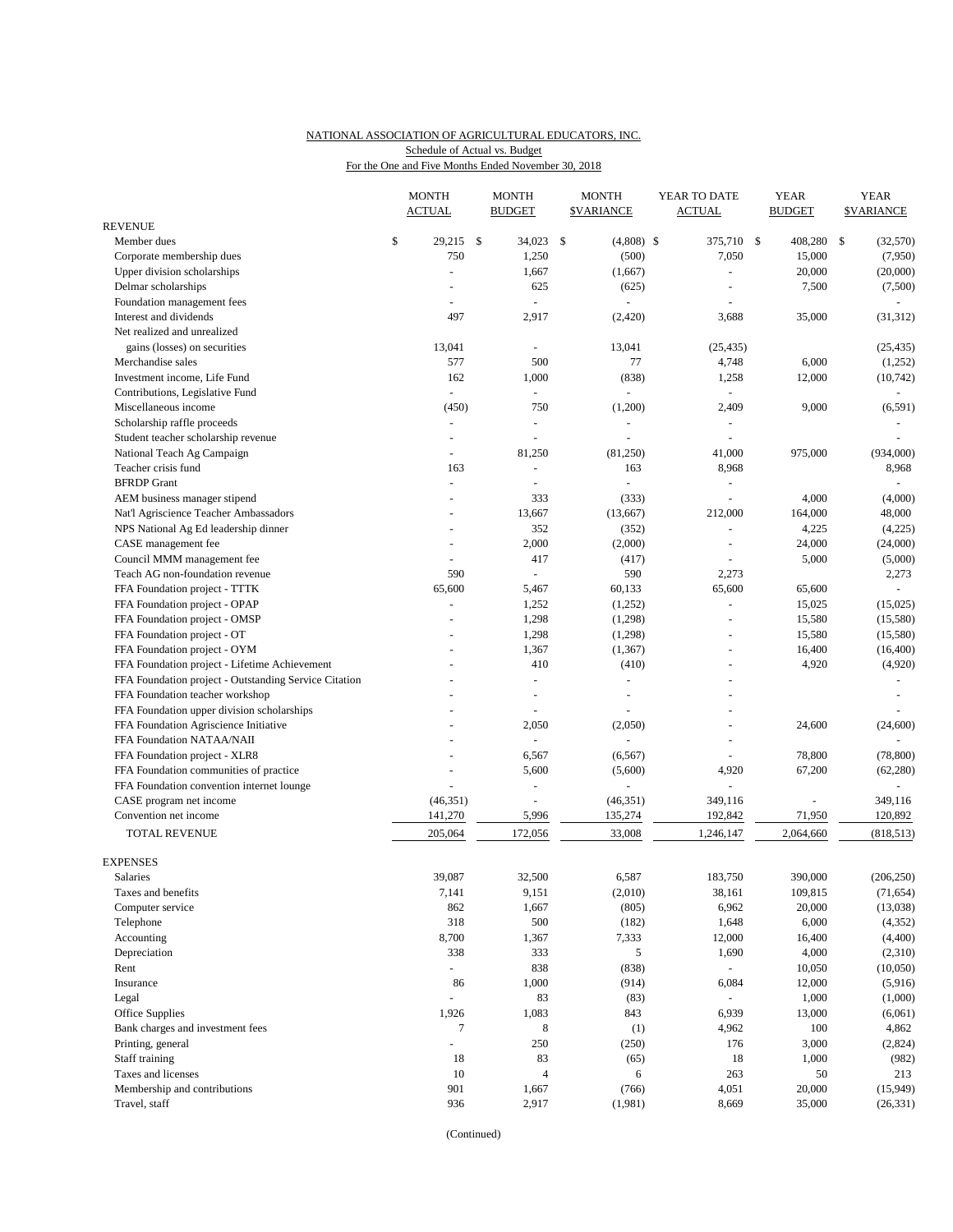### NATIONAL ASSOCIATION OF AGRICULTURAL EDUCATORS, INC. For the One and Five Months Ended November 30, 2018 Schedule of Actual vs. Budget

|                                                       | <b>MONTH</b><br><b>ACTUAL</b> | <b>MONTH</b><br><b>BUDGET</b> | <b>MONTH</b><br><b><i>SVARIANCE</i></b> | YEAR TO DATE<br><b>ACTUAL</b> | <b>YEAR</b><br><b>BUDGET</b> | <b>YEAR</b><br><b>\$VARIANCE</b> |
|-------------------------------------------------------|-------------------------------|-------------------------------|-----------------------------------------|-------------------------------|------------------------------|----------------------------------|
| Promotion and marketing                               | 3,615                         | 2,083                         | 1,532                                   | 13,319                        | 25,000                       | (11,681)                         |
| Merchandise and diaries                               | $\bar{\phantom{a}}$           | 417                           | (417)                                   | 4,773                         | 5,000                        | (227)                            |
| Photocopying                                          | $\sim$                        | $\,8\,$                       | (8)                                     |                               | 100                          | (100)                            |
| Postage, general                                      | 954                           | 667                           | 287                                     | 3,610                         | 8,000                        | (4, 390)                         |
| Professional liability insurance                      | $\overline{a}$                | 3,285                         | (3,285)                                 | 40,830                        | 39,425                       | 1,405                            |
| Public relations                                      | ÷                             | 83                            | (83)                                    | 218                           | 1,000                        | (782)                            |
| Delmar scholarships                                   |                               | 625                           | (625)                                   |                               | 7,500                        | (7,500)                          |
| Travel, regional secretaries                          | 274                           | 1,500                         | (1,226)                                 | 6,696                         | 18,000                       | (11, 304)                        |
| Travel, board of directors                            | 1,046                         | 3,333                         | (2, 287)                                | 12,703                        | 40,000                       | (27, 297)                        |
| Nat'l Teach Ag Campaign                               | 38,327                        | 75,000                        | (36, 673)                               | 238,006                       | 900,000                      | (661, 994)                       |
| FFA Foundation project - TTTK                         | 2,171                         | 3,333                         | (1,162)                                 | 34,024                        | 40,000                       | (5,976)                          |
| FFA Foundation project - OPAP                         |                               | 750                           | (750)                                   | 3,604                         | 9,000                        | (5, 396)                         |
| FFA Foundation project - OMSP                         | 335                           | 750                           | (415)                                   | 3,989                         | 9,000                        | (5,011)                          |
| FFA Foundation project - OT                           | 292                           | 750                           | (458)                                   | 4,814                         | 9,000                        | (4, 186)                         |
| FFA Foundation project - OECT                         | 11                            | 750                           | (739)                                   | 3,669                         | 9,000                        | (5, 331)                         |
| FFA Foundation project - Lifetime achievement         | 459                           | 208                           | 251                                     | 1,799                         | 2,500                        | (701)                            |
| FFA Foundation project - Outstanding service citation | 335                           |                               | 335                                     | 1,675                         |                              | 1,675                            |
| FFA Foundation teacher workshop                       | $\bar{\phantom{a}}$           |                               | L.                                      |                               |                              |                                  |
| FFA Foundation Regional Grants                        | $\sim$                        |                               |                                         | $\overline{a}$                |                              |                                  |
| FFA Foundation Agrisciense Initiative                 |                               | 1,667                         | (1,667)                                 |                               | 20,000                       | (20,000)                         |
| FFA Foundation XLR8                                   | 10,197                        | 3,333                         | 6,864                                   | 26,491                        | 40,000                       | (13,509)                         |
| FFA Foundation convention internet lounge             |                               | ÷                             |                                         |                               |                              |                                  |
| NPS Ag Ed Leadership dinner                           | $\sim$                        | 352                           | (352)                                   | ÷.                            | 4,225                        | (4,225)                          |
| Upper division scholarships                           |                               | 1,667                         | (1,667)                                 |                               | 20,000                       | (20,000)                         |
| <b>TTTK</b>                                           |                               |                               | $\overline{a}$                          |                               |                              |                                  |
| <b>NATAA</b>                                          | 3,442                         | 10,833                        | (7, 391)                                | 72,294                        | 130,000                      | (57,706)                         |
| Regional grants                                       | ÷,                            | $\omega$                      | L.                                      |                               |                              |                                  |
| NPS expense                                           | ÷                             | 417                           | (417)                                   |                               | 5,000                        | (5,000)                          |
| Webinar expense                                       |                               | 42                            | (42)                                    | 198                           | 500                          | (302)                            |
| Teacher crisis fund                                   | 1,000                         |                               | 1,000                                   | 10,850                        |                              | 10,850                           |
| Communities of practice expense                       | 40,910                        | 3,167                         | 37,743                                  | 40,910                        | 38,000                       | 2,910                            |
| Substitute teacher hire behinds                       | ÷,                            | 42                            | (42)                                    | $\blacksquare$                | 500                          | (500)                            |
| Website                                               |                               | 1,500                         | (1,500)                                 | 1,500                         | 18,000                       | (16,500)                         |
| NATAA stipends                                        |                               | $\overline{a}$                |                                         | 12,200                        | $\overline{a}$               | 12,200                           |
| <b>BFRDP</b> expense                                  | $\overline{a}$                | $\sim$                        | $\overline{a}$                          | ÷                             | $\overline{a}$               | $\overline{a}$                   |
| <b>BFPD</b> contract labor                            |                               |                               |                                         | $\overline{a}$                | $\overline{a}$               | $\overline{a}$                   |
| Credit card expense                                   | 1,017                         | 333                           | 684                                     | 5.053                         | 4,000                        | 1,053                            |
| Storage                                               |                               | ÷.                            | $\overline{a}$                          | ÷.                            | ÷.                           | $\overline{a}$                   |
| Professional development                              |                               |                               | $\overline{a}$                          | $\overline{\phantom{a}}$      | $\overline{\phantom{a}}$     |                                  |
| Ag ed opportuinty fund                                |                               |                               |                                         |                               |                              |                                  |
| Miscellaneous                                         |                               |                               | ÷.                                      | 2,960                         |                              | 2,960                            |
| TOTAL EXPENSES                                        | 164,715                       | 170,346                       | (5,631)                                 | 821,558                       | 2,044,165                    | (1,222,607)                      |
| NET INCOME (LOSS)                                     | 40,349<br>\$                  | \$<br>1,710                   | \$<br>38,639                            | \$<br>424,589                 | 20,495<br>\$                 | 404,094<br>\$                    |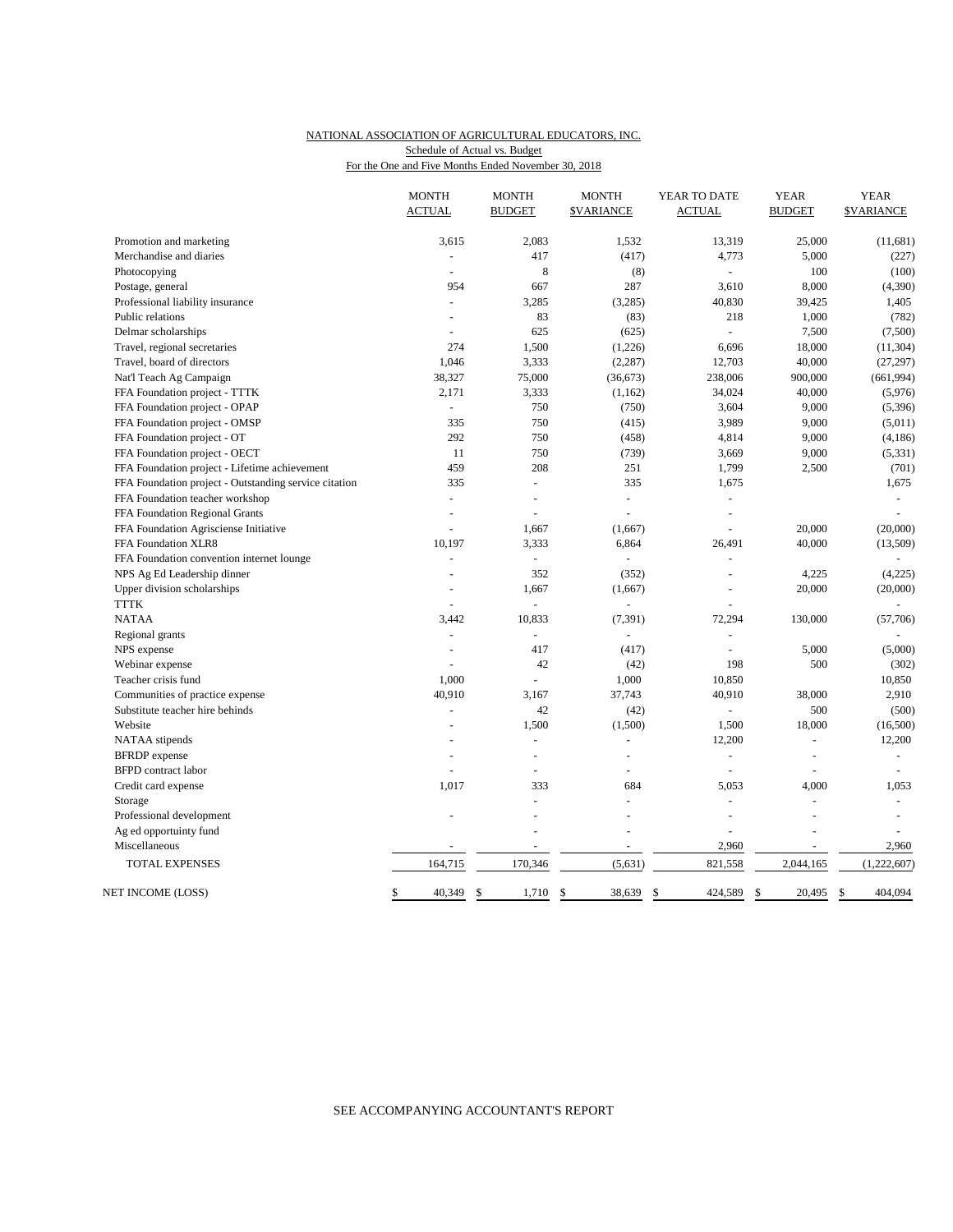#### NATIONAL ASSOCIATION OF AGRICULTURAL EDUCATORS, INC. Schedule of Convention Revenue and Expenses For the One and Five Months Ended November 30, 2018

|                                           | <b>MONTH</b>  |    | <b>MONTH</b>  | <b>MONTH</b><br>YEAR TO DATE |                  |    |               | <b>YEAR</b> |               | <b>YEAR</b> |                  |
|-------------------------------------------|---------------|----|---------------|------------------------------|------------------|----|---------------|-------------|---------------|-------------|------------------|
|                                           | <b>ACTUAL</b> |    | <b>BUDGET</b> |                              | <b>SVARIANCE</b> |    | <b>ACTUAL</b> |             | <b>BUDGET</b> |             | <b>SVARIANCE</b> |
| <b>REVENUE</b>                            |               |    |               |                              |                  |    |               |             |               |             |                  |
| Convention, registration                  | \$<br>150,055 | \$ | 10,583        | S                            | 139,472          | -S | 150,055 \$    |             | 127,000       | S           | 23,055           |
| Convention, trade show                    | 300           |    |               |                              | 300              |    | 2,100         |             |               |             | 2,100            |
| Convention, sponsorships - FFA Foundation | 10.000        |    | 5,417         |                              | 4,583            |    | 79,680        |             | 65,000        |             | 14,680           |
| Convention, host state social             |               |    |               |                              |                  |    |               |             |               |             |                  |
| Convention, sponsorships                  | 5,000         |    | 1,667         |                              | 3,333            |    | 15,750        |             | 20,000        |             | (4,250)          |
| <b>TOTAL REVENUE</b>                      | 165,355       |    | 17,667        |                              | 147,688          |    | 247,585       |             | 212,000       |             | 35,585           |
| <b>EXPENSES</b>                           |               |    |               |                              |                  |    |               |             |               |             |                  |
| Convention, plaques and trophies          | 108           |    | 167           |                              | (59)             |    | 108           |             | 2,000         |             | (1, 892)         |
| Convention, printing                      | 2,689         |    |               |                              | 2,689            |    | 2,689         |             |               |             | 2,689            |
| Convention, awards                        |               |    | 750           |                              | (750)            |    | 9,760         |             | 9,000         |             | 760              |
| Convention, miscellaneous                 | 1,801         |    |               |                              | 1,801            |    | 1,801         |             | ٠             |             | 1,801            |
| Convention, meal functions                |               |    | 125           |                              | (125)            |    |               |             | 1.500         |             | (1,500)          |
| Convention, promotion and marketing       | 6,237         |    | 417           |                              | 5,820            |    | 12,670        |             | 5,000         |             | 7.670            |
| Convention, postage and shipping          | 1,986         |    | 333           |                              | 1,653            |    | 1,986         |             | 4,000         |             | (2,014)          |
| Convention, equipment rental              | 5,219         |    | 2,000         |                              | 3,219            |    | 5,219         |             | 24,000        |             | (18, 781)        |
| Convention, host state social             |               |    |               |                              |                  |    |               |             |               |             |                  |
| Convention, committee expense             |               |    | 379           |                              | (379)            |    | 2,010         |             | 4,550         |             | (2,540)          |
| Convention, sponsorships - FFA Foundation |               |    | 4.583         |                              | (4,583)          |    |               |             | 55,000        |             | (55,000)         |
| Convention, travel/board of directors     | 1,470         |    | 1,917         |                              | (447)            |    | 8,847         |             | 23,000        |             | (14, 153)        |
| Convention, staff travel                  | 4,575         |    | 1,000         |                              | 3,575            |    | 9,653         |             | 12,000        |             | (2, 347)         |
| <b>TOTAL EXPENSES</b>                     | 24,085        |    | 11,671        |                              | 12,414           |    | 54,743        |             | 140,050       |             | (85, 307)        |
| <b>NET INCOME (LOSS)</b>                  | \$<br>141,270 | S  | 5,996         | \$                           | 135,274          | \$ | 192.842       | £.          | 71.950        | S           | 120,892          |